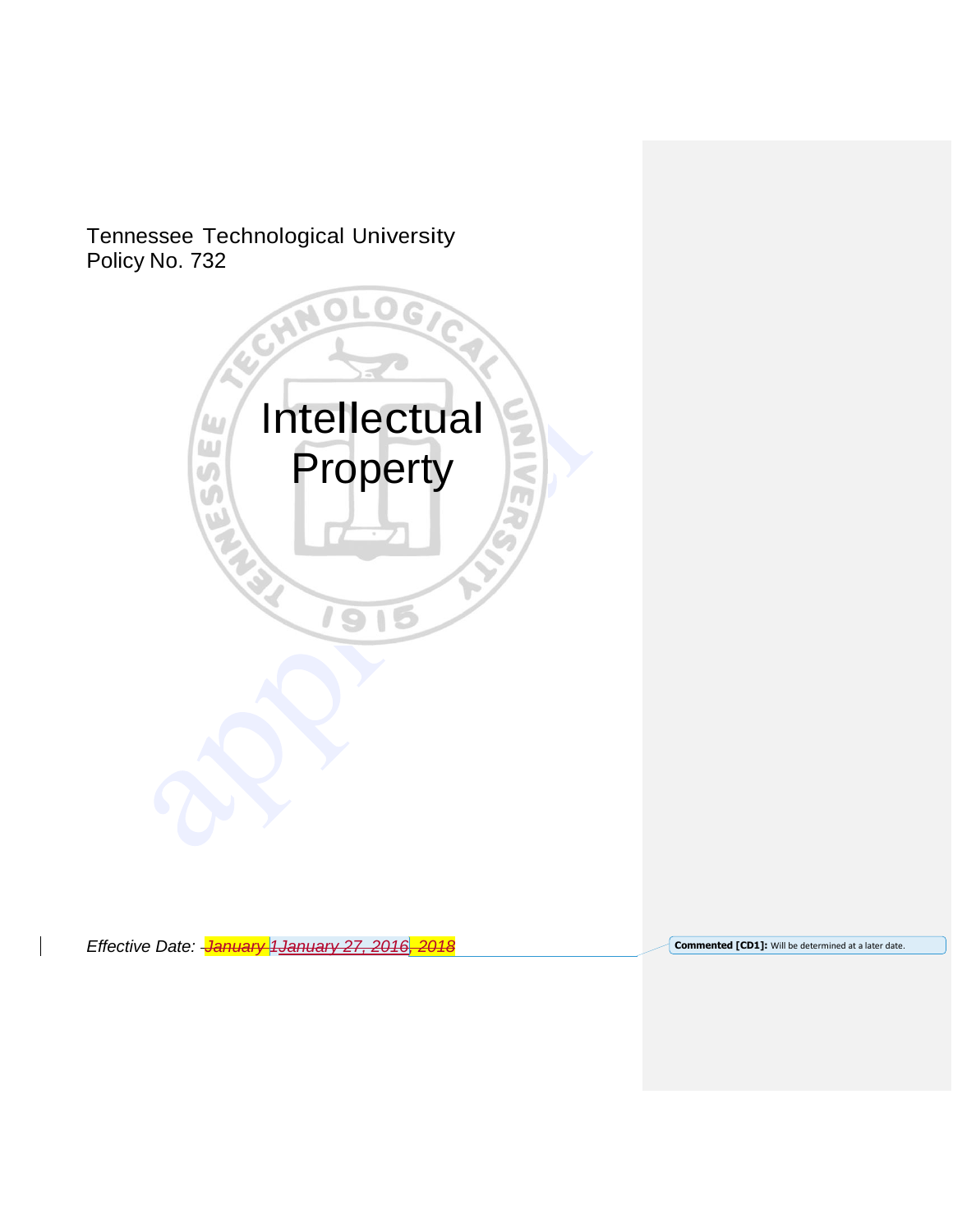**Policy No.:** 732 **Policy Name:** Intellectual Property

## **Date Revised:** July 1, 2020

## **I. Purpose**

Tennessee Tech encourages Inventions and the production of copyrightable Works, facilitates the utilization of such Inventions and Works to the benefit of the public and members of the Tennessee Tech community, and provides for the equitable sharing of any proceeds derived from the commercial exploitation of Inventions and Works in which, pursuant to this policy, Tennessee Tech is determined to have an interest. This policy protects the interests of all concerned parties: members of the Tennessee Tech community, external sponsors of research, and the public.

The Intellectual Property Advisory Committee (IPAC) is responsible for administering the policies and enforcing the rules and regulations related to intellectual property (IP).

## **II. Review**

This policy will be reviewed every three years or whenever circumstances require review, whichever is earlier, by the Associate Vice President for Research in consultation with the Vice President for Research and Economic Development and the Office of the Provost, with recommendations for revision presented to the Administrative Council, Academic Council, and University Assembly.

# **III. Scope**

This policy shall apply to all persons employed (full-time, part-time, and temporary employees) by Tennessee Tech, to students enrolled at Tennessee Tech, and to other persons using Tennessee Tech's facilities and resources. Contracts for works-for-hire between Tennessee Tech and independent contractors should define the respective rights and responsibilities of the parties with respect to ownership of any intellectual property developed as a result of the contract.

# **IV. Definitions**

- **A. Author:** person(s) responsible for creation of Work
- **B. Course Materials:** excluding course syllabus, these materials include, but are not limited to, lecture notes, presentations, videos, and online course content
- **C. Intellectual Property (IP):** Inventions and Works
- **D. Invention:** any new discovery, use, application, process, composition of matter, article of manufacture, know-how, design, model, technological development, or biological material

**Commented [CD2]:** Removed by Office of University Counsel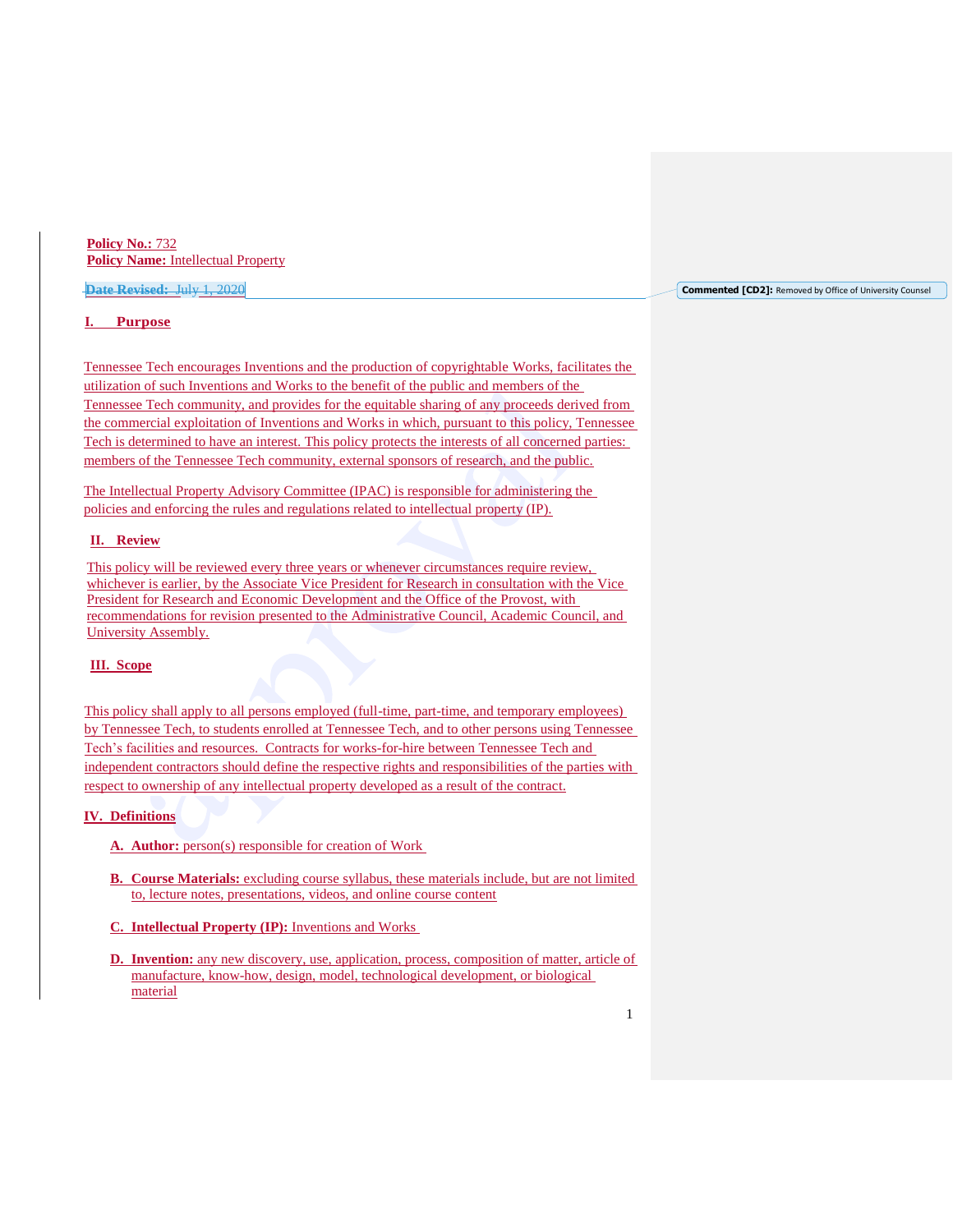- **E. Inventor:** person or persons responsible for the conception of an essential element of the invention
- **F. Net Income:** proceeds and dividends related to the sale, lease, or licensing of IP, minus the costs directly associated with patent prosecution, copyright registration, commercialization, defense, maintenance, and administration of IP
- **G. Scholarly Works:** include articles written for publication in academic journals, textbooks, Works of fine art, musical compositions, and literary Works such as novels, short stories, and poems
- **H. Scope of Employment:** activities assigned to a Tennessee Tech employee by his/her supervisor, or which fall within the employee's job description, including course syllabi but excluding miscellaneous Course Materials and Scholarly Works
- **I. Significant Use:** utilization of Tennessee Tech funds, personnel, (including overload compensation), facilities, equipment, materials, or other resources resulting in a direct, indirect, or depreciative cost to Tennessee Tech of more than \$3,553 (in constant 2018 dollars); excludes Tennessee Tech office space, Tennessee Tech libraries, and computers provided by Tennessee Tech. Students' use of resources or facilities typically available to students in their educational activities does not constitute significant use.
- Substantial Use: interpretations of this phrase may include but are not limited to overload salary compensation in excess of \$4,000 (in 2020 dollar value) or use in excess of 100 support hours from Center for Innovation in Teaching and Learning staff and/or other staff to provide course design, development, and deployment assistance.
- **K. Copyrightable Work:** any copyrightable material as defined by U.S. Code Title 17, chapter 1, section 102, which includes theses and dissertations. As a condition of being awarded a degree, the student grants the University a non-exclusive right to retain, use, and distribute a number of copies of the theses and dissertations, together with the right to require its publication for archival use. However, in cases where the theses or dissertations are the result of an externally funded project with publication restrictions, the theses or dissertations would be embargoed until those restrictions are lifted. If the theses and dissertations are a result of a grant-funded project, those works are subject to other Federal and state compliance guidelines.

# **V. IP Ownership**

- **A.** IP developed by persons to whom this policy applies shall be the sole and exclusive property of Tennessee Tech if the IP is:
- **1.** developed within the Scope of Employment, except-miscellaneous Course Material and except Course Materials and except Scholarly Work; or

**Commented [CD3]:** Added by Office of the President

**Commented [CD4]:** Added by Office of the President

**Commented [CD5]:** New definition provided by Executive Team for Faculty Senate

**Commented [CD6]:** Removed by Office of the President.

**Commented [CD7]:** Removed by Office of the President. **Commented [CD8]:** Added by Office of the President. **Commented [CD9]:** Amy Hill made this change per Dr. Otuonye's request from the President (2/7/2020).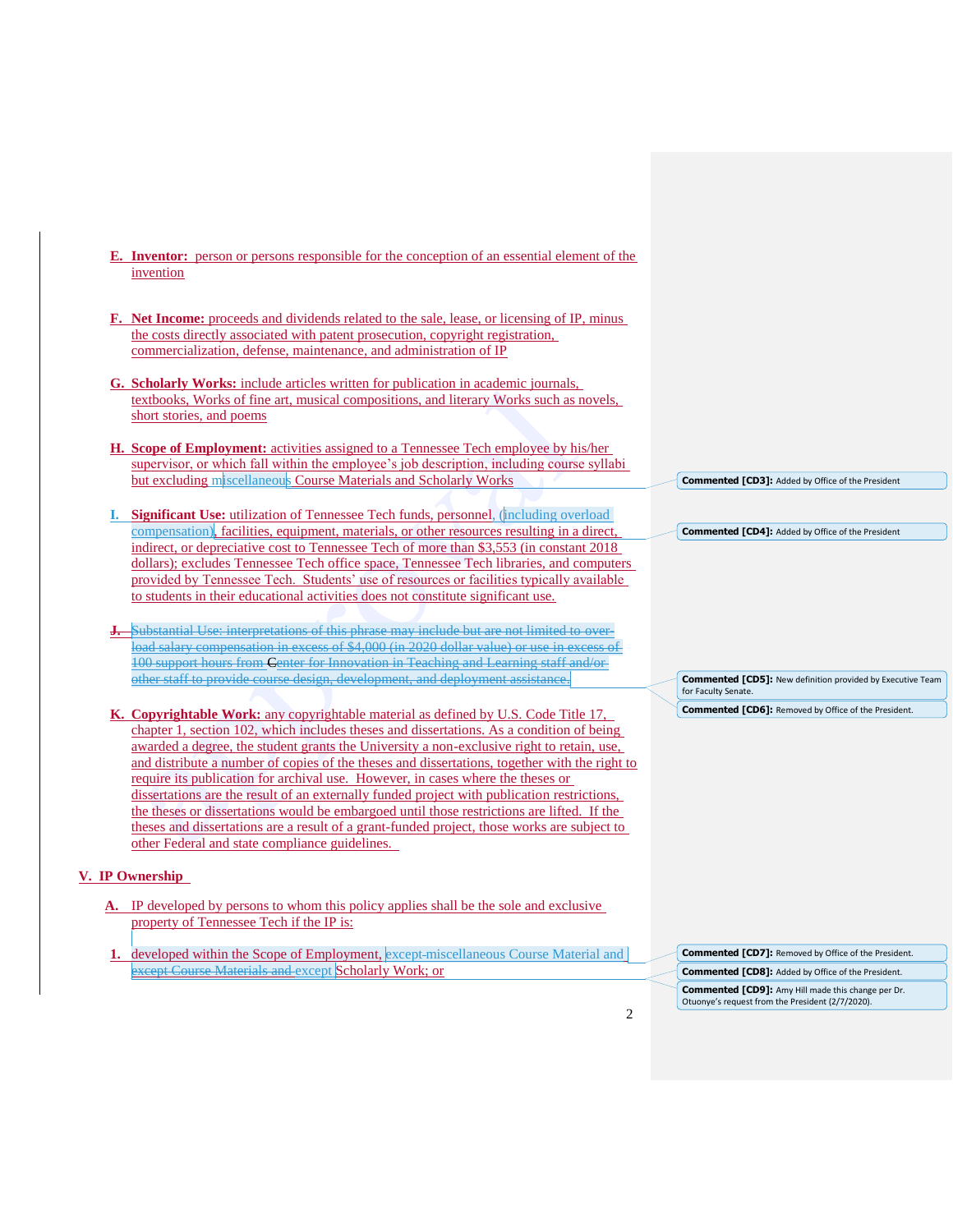- **2.** developed in the course of a project sponsored by Tennessee Tech; or
- **3.** developed with Significant Use of Tennessee Tech resources; or
- **4.** developed in the course of a project arranged, administered, or controlled by Tennessee Tech and sponsored by persons, agencies, or organizations external to Tennessee Tech, absent prior written agreement to the contrary.
- **B.** Prior to Tennessee Tech providing support to a person to whom this policy applies, including release time or funding, where that support could reasonably result in an Invention or Work with commercial value, Tennessee Tech and the person(s) receiving that support shall agree in writing whether any resulting IP potentially would qualify as a Scholarly Work, provided however that it is understood that in the absence of any written agreement that provides for ownership by any such person or persons, the resulting Inventions or Works are the sole and exclusive property of Tennessee Tech.
- **C.** IP developed outside Scope of Employment, on the employee's own time, and without the Significant Use of Tennessee Tech resources shall be the sole and exclusive property of the Inventor or Author. However, Tennessee Tech may require the Inventor or Author assign some or all ownership rights of that Invention or Work to Tennessee Tech if Tennessee Tech assists with the evaluation of IP, patent protection, or commercialization activities.
- **D.** When more than one person is entitled to claim ownership of the IP, the Inventors or Authors shall reach agreement among themselves regarding relative contributions for the purposes of distribution of Net Income from the Invention or Work. The agreement must be in writing and notarized and submitted to the Office of Research before initial decisions about patent protection or commercialization will be made.
- **E.** Tennessee Tech shall not assert ownership of any Course Materials or Scholarly Works. Ownership of Course Materials and Scholarly Works is transferred to the author(s)Tennessee Tech grants to the author a non-exclusive license to Course Materials to rereproduce, perform publicly, display, transmit, distribute, and create derivative works based on the Course Materials for educational purposes. Tennessee Tech reserves all rights not expressly granted to Licensee, including the right of Tennessee Tech to continue using the Course Materials..
- **F.** Online Course Materials
	- 1. Tennessee Tech owns all online courses (where online is the only delivery mode) that are designed, developed, and deployed by faculty and/or staff if Significant Use of university resources was provided in support of the course development.
	- 2. As a best practice, all online courses developed by faculty and staff will be guided by a memo of agreement with a clear designation of ownership.

**Commented [CD10]:** Removed by Office of the President. **Commented [CD11]:** Amy Hill made this change per Dr. Otuonye's request from the President (2/7/2020).

| <b>Commented [CD12]:</b> Changed "Substantial" to "Significant" by<br>Office of the President |
|-----------------------------------------------------------------------------------------------|
| <b>Commented [CD13]:</b> Language provided by Executive Team of<br>Faculty Senate.            |
| <b>Commented [CD14]:</b> Language added by Office of the<br>President.                        |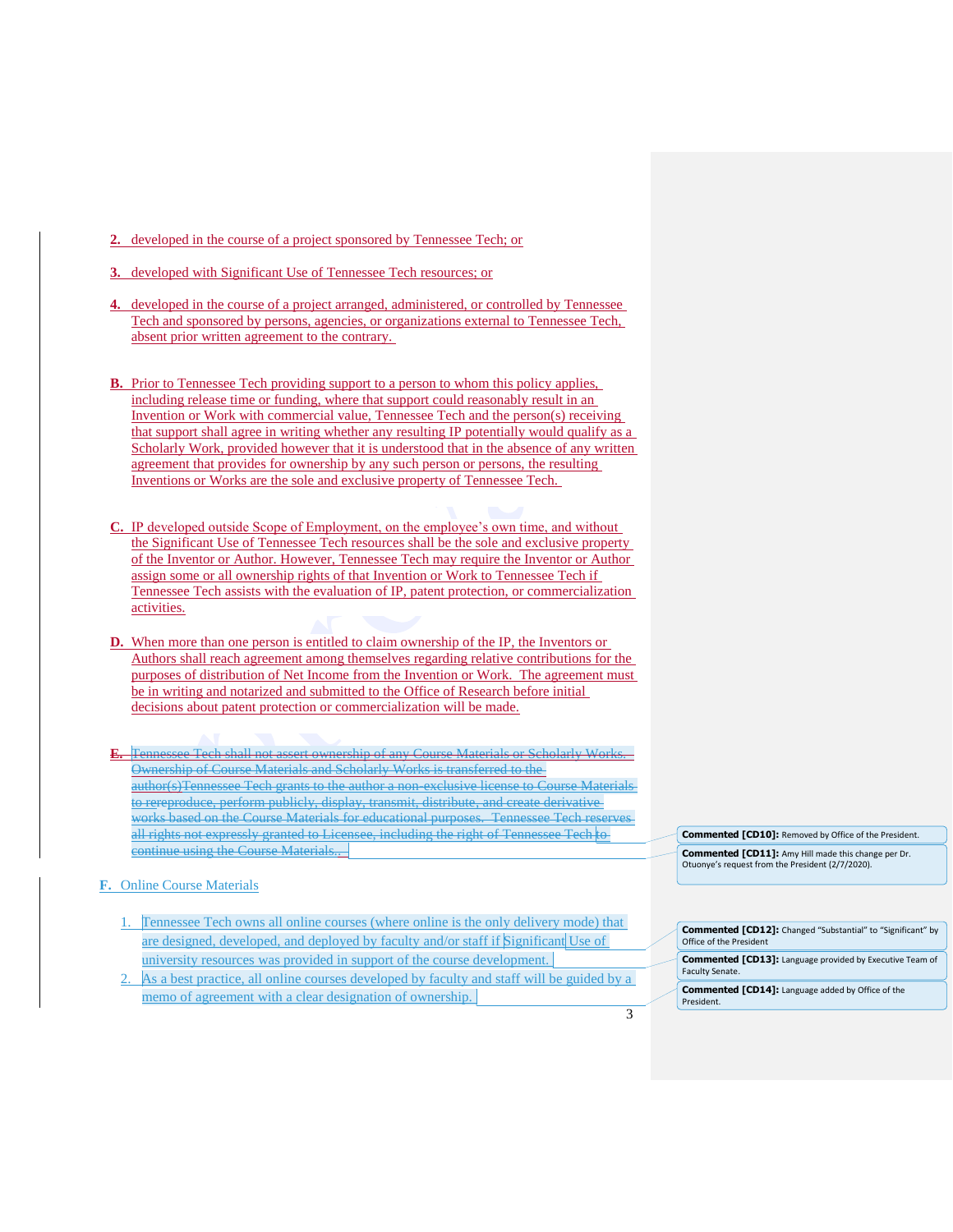- 3. Any distribution, licensing, or sale of Tennessee Tech-owned course materials will be with consent of the authors to the best of Tennessee Tech's ability.
- 4. Faculty authors will be compensated according to any royalty income in keeping with university policy.
- 5. Faculty and staff authors will maintain non-exclusive license for the personal use of any university-owned course materials.
- 6. Faculty and staff will maintain full ownership of any miscellaneous course materials such as class notes, figures, recordings, handouts, tests, etc. regardless of medium or level of university support as long as those course materials do not constitute a complete online course, provided the faculty and staff make course materials available to Tennessee Tech in order to meet Tennessee Tech's obligations under federal and state disability laws.
- 7. Faculty and staff are prohibited from the inappropriate use, sale, or distribution of any course materials that would constitute a violation of TTU Policy 132 (Conflict of Interest).
- **G.** Nothing in this policy shall preclude a mutually agreed upon contract between Tennessee Tech and persons to whom this policy applies wherein either party may agree to waive their rights.

# **VI. Policy**

- **A.** With regard to any invention developed in whole or part under a Federal Government grant, contract, or cooperative agreement, Tennessee Tech hereby adheres to Code of Federal Regulations 37 CFR 401 with regard to authorization, applicability of policy, ownership of IP, administrative responsibilities, Inventor rights, Author rights, appeals, and income from IP.
- **B.** Tennessee Tech faculty, students, and staff must submit an [Invention Disclosure Form](https://www.tntech.edu/research/research-compliance/intellectual-property-advisory-committee/#forms) for Inventions and Works that may have commercial value if they are developed or created in whole or part during their affiliation with Tennessee Tech.
- **1.** The Inventor or Author shall fully cooperate with the Office of Research in the disclosure process and subsequent activities related to licensing, patenting, or commercializing of the Invention or Work.
- **2.** Inventors should particularly note that certain acts like presenting and publishing about the IP can prevent patent protection. Inventors should contact the Office of Research prior to engaging in these disclosure activities to discuss the potential impact.
- **C.** By making Significant Use of Tennessee Tech resources or participating in sponsored projects, teaching, research, or service projects, individuals (regardless of compensation) accept the principles of ownership of IP as stated in this policy.

|            | <b>Commented [CD15]:</b> Language added by Office of the |  |
|------------|----------------------------------------------------------|--|
| President. |                                                          |  |

**Commented [CD16]:** Language added by Office of the President

**Commented [CD17]:** Language added by Office of the President

**Commented [CD18]:** Language added by Office of the President

**Commented [CD19]:** Language added by Office of University Counsel

**Commented [CD20]:** Language added by Office of the President.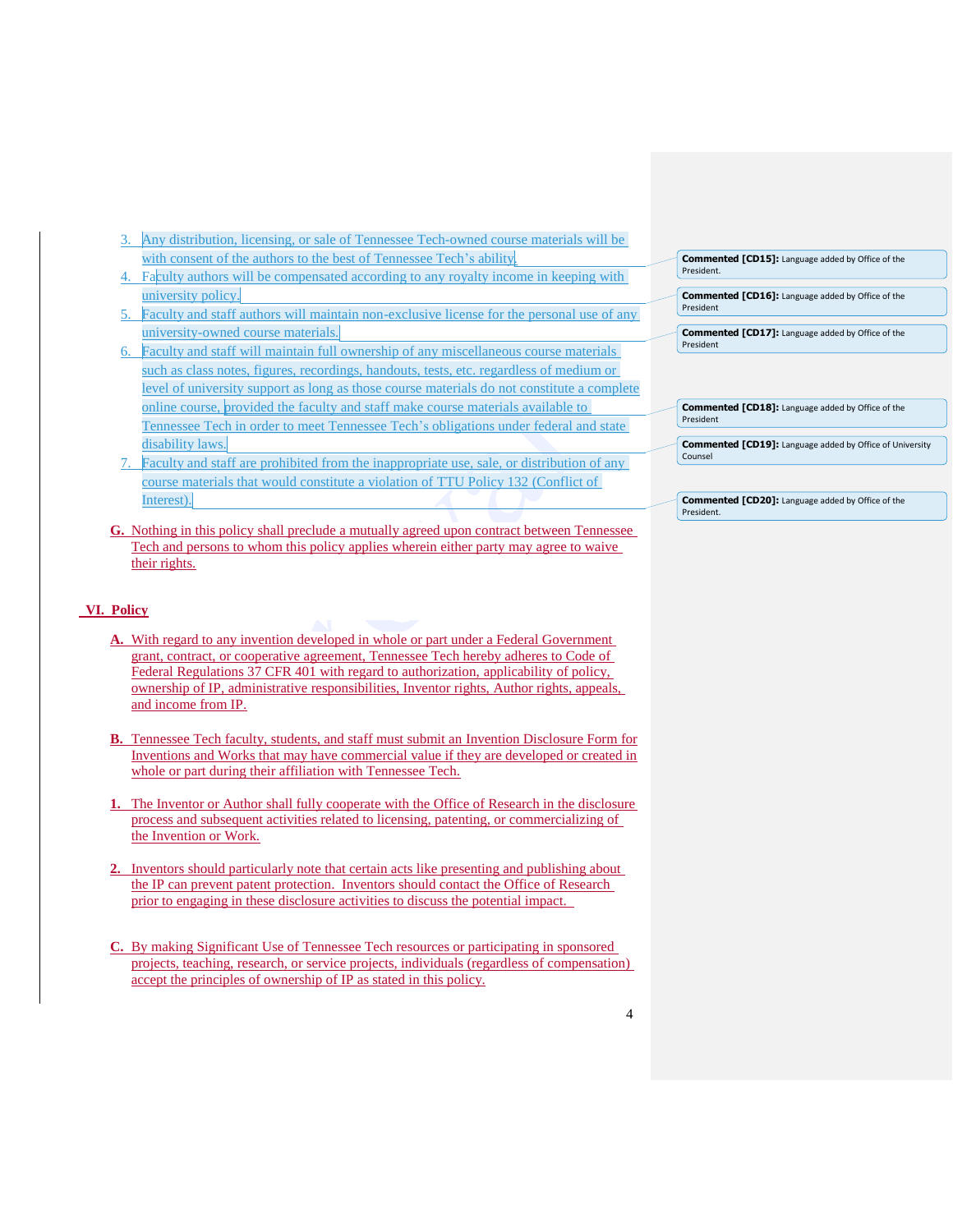- **D.** Tennessee Tech and researchers shall be committed to complying with IP regulations in research, teaching, and other scholarly pursuits by complying with
- **1.** TTU Policy 131 (Preventing and Reporting Fraud, Waste, or Abuse)
- **2.** TTU Policy 132 (Conflict of Interest)
- **3.** TTU Policy 735 (Conflict of Interest in Research)
- **4.** TTU Policy 770 (Whistleblower Protection in Research)
- **E.** Tennessee Tech adopts the following regarding income distribution between Tennessee Tech and Inventors or Authors:
- **1.** The Inventor's or Author's share shall be 50 percent of the annual Net Income from the intellectual property.
- **2.** The remaining 50 percent of Net Income shall be shared as follows: 20 percent to the department(s) or unit(s) which sponsored the development of the intellectual property, 10 percent to the origination college(s), and 20 percent to the Patents and Copyrights Account maintained in the Office of Research and Economic Development.
- **3.** The Inventor and unit(s) involved shall have a written, signed agreement (refer to [intellectual property income distribution form\)](https://www.tntech.edu/assets/userfiles/resourcefiles/9381/1456162923_IncomeDistributionForm.pdf) relative to the distribution of income prior to approaching the committee to pursue a patent or copyright.
- **F.** This policy shall be administered by the Intellectual Property Advisory Committee (IPAC).
- **1.** The IPAC consists of faculty, staff, students, and other TTU employees experienced in IP matters.
- **2.** The IPAC shall generally advise the Vice President for Research and Economic Development in all matters relating to this Policy.
- **3.** Invention disclosures shall be forwarded to the IPAC for an evaluation of the ownership, patentability, and commercial potential of the Invention or Work. This evaluation may include an interview with the Inventor or Author, a preliminary prior art search, and related research. Any compensated assistance obtained from private legal counsel must be approved in advance by the President.
- 5 **4.** The IPAC shall provide the Vice President for Research and Economic Development with its recommendations of IP ownership and whether to seek patent protection or commercialization opportunities. All direct costs associated with those activities shall be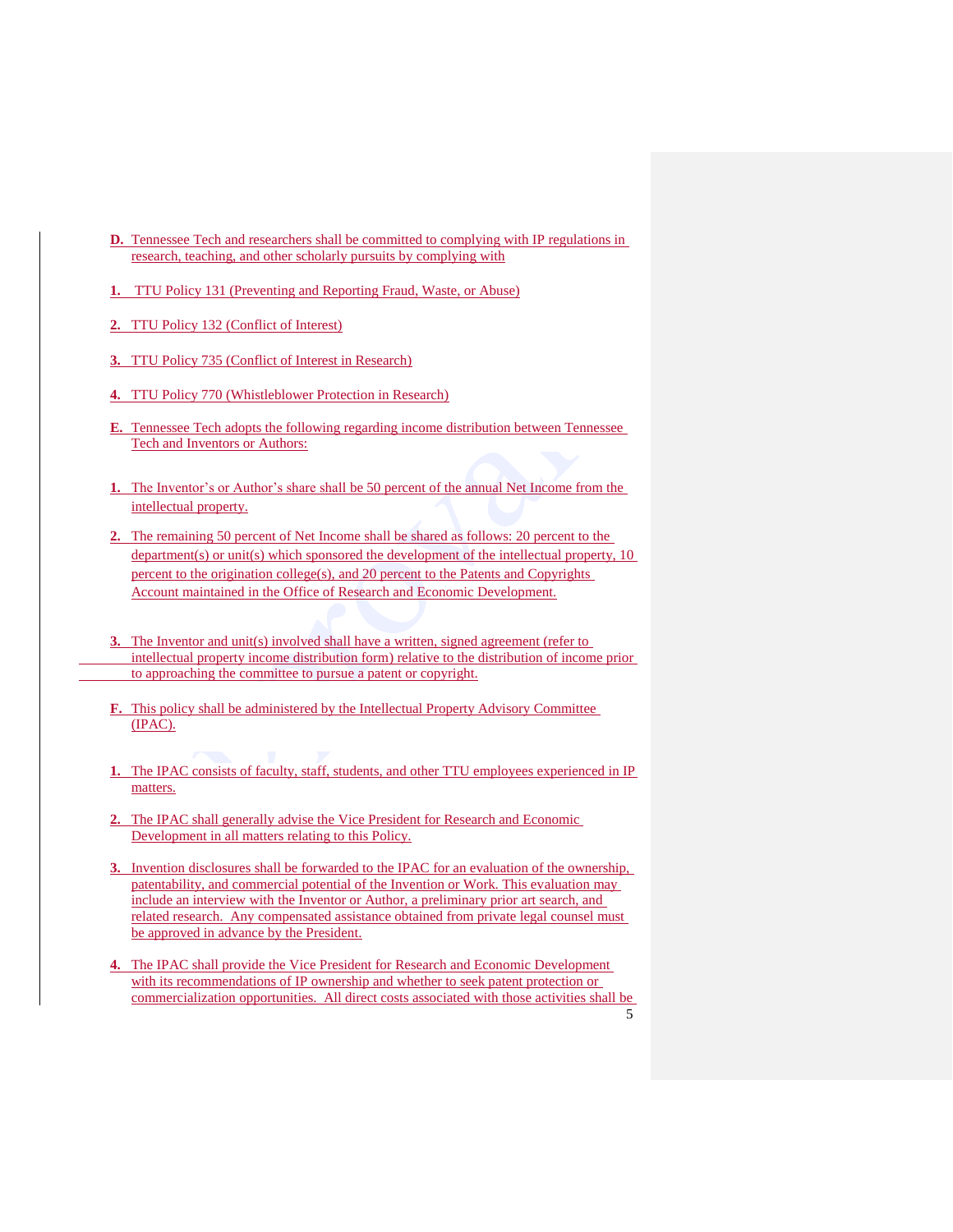borne by Tennessee Tech. If the IPAC recommends that Tech not pursue patent protection or commercialization opportunities and the Vice President for Research and Economic Development concurs in that recommendation, Tech will assign its rights in the Invention or Work to the respective Inventors or Authors provided however that Tech shall have a lien on the Invention or Work to the extent that Tech has incurred any costs in its review process. Such lien shall be paid to Tech from any funds paid to the Inventors or Authors from any revenues generated by the sale or licensing of the Invention or Work and provided further that Tech shall be granted a perpetual, non-exclusive, royalty-free, fully paid-up license to use the Invention or Work for research and teaching activities.

## **VII. Violations of Policy**

Non-compliance with this policy is a serious violation, and any employee who violates it is subject to the disciplinary sanctions set forth in TTU Policy 650 (Disciplinary Action).

## **VIII. Interpretation**

The President or his/her designee has the final authority to interpret the terms of this policy.

# **IX. Citation of Authority for Policy**

T.C.A. § 49-8-203 (a)(1)(E); 37 CFR 401; 17 U.S.C. 101, 102 (a)(b), 106, and 107; U.S.C. 35; 45 CFR 650 NSF Patent Policy; Public Law 107-273

### **Approved by:**

| Academic Council:                                      |                                                                  |  |
|--------------------------------------------------------|------------------------------------------------------------------|--|
| 2016-01-27<br><b>Administrative Council:</b>           | <b>Commented [CD21]:</b> Removed by Office of University Counsel |  |
| 2016-04-20<br>University Assembly:                     | <b>Commented [CD22]:</b> Removed by Office of University Counsel |  |
| Policy No.:<br>732                                     |                                                                  |  |
| <b>Policy Name:</b><br><b>Intellectual Property</b>    |                                                                  |  |
| <b>Policy Subject:</b><br><b>Intellectual Property</b> |                                                                  |  |
| <b>Date Revised:</b>                                   |                                                                  |  |

#### **I. Purpose**

Tennessee Tech encourages Inventions and the production of copyrightable Works,; facilitates the utilization of such Inventions and Works to the benefit of the public and members of the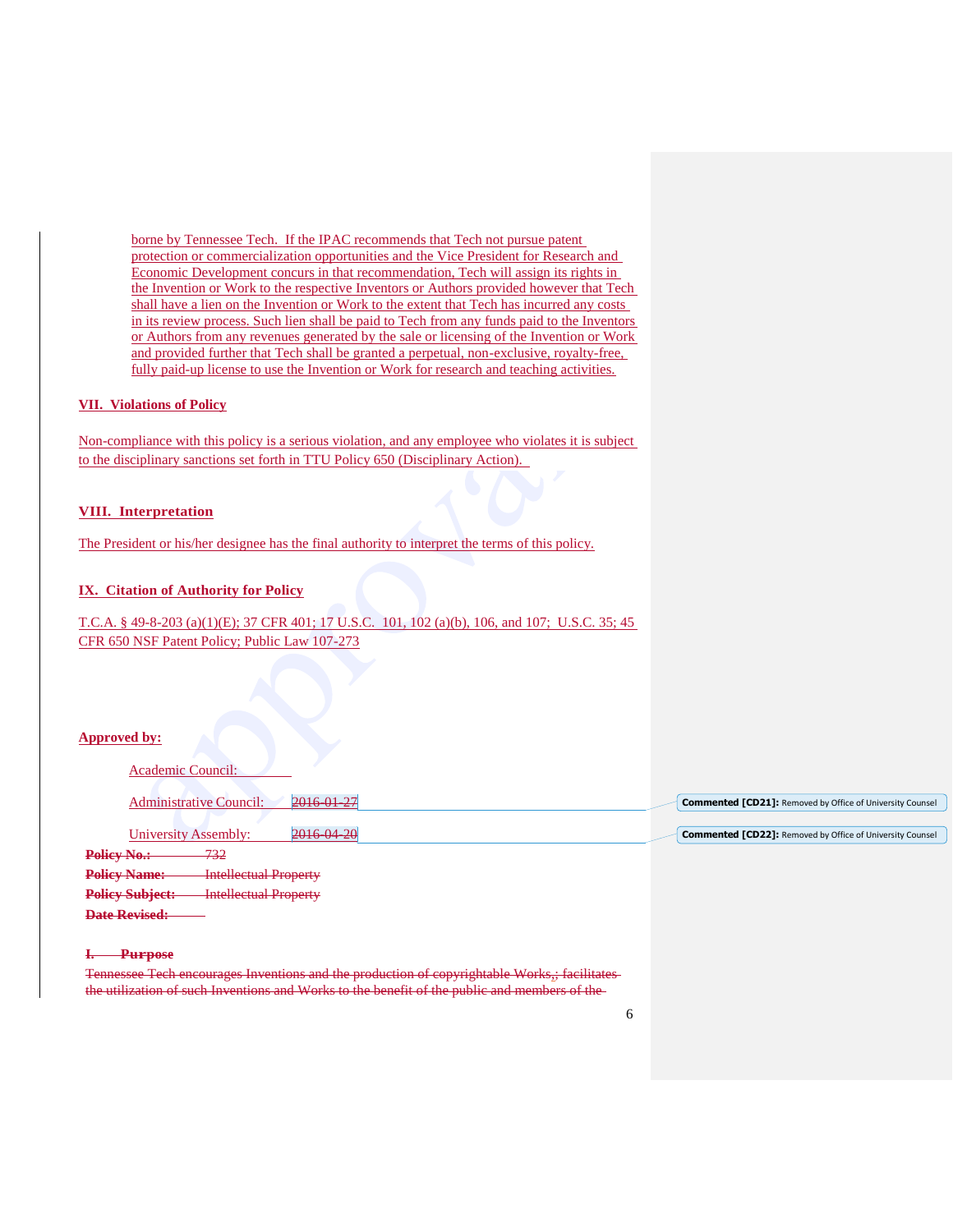Tennessee Tech community;; and provides for the equitable sharing of any proceeds derived from the commercial exploitation of Inventions and Works in which, pursuant to this policy, Tennessee Tech is determined to have an interest. This policy protects the interests of all concerned parties: members of the Tennessee Tech community, external sponsors of research, and the public.

The Intellectual Property Advisory Committee (IPAC) is responsible for administering the policies and enforcing the rules and regulations related to intellectual property (IP).

#### **II. Review**

This policy will be reviewed every three years or whenever circumstances require review, whichever is earlier, by the Associate Vice President for Research in consultation with the Vice President for Research and Economic Development and the Office of the Provost, with recommendations for revision presented to the Administrative Council, Academic Council, and University Assembly.

#### **III. Scope**

This policy shall apply to all persons employed (full-time, part-time, and temporary employees)by Tennessee Tech, to students enrolled at Tennessee Tech, and to other persons using Tennessee Tech's facilities and resources. Contracts for works-for-hire between Tennessee Tech and independent contractors should define the respective rights and responsibilities of the parties with respect to ownership of any intellectual property developed as a result of the contract.

## **IV. Definitions**

**Author:** person(s) responsible for creation of Work

**A. Course Materials**: excluding course syllabus, these materials include, but are not limited to, lecture notes, presentations, videos, and online course content.

**Intellectual Property (IP):** Inventions and Works

**Invention:** any new discovery, use, application, process, composition of matter, article of manufacture, know-how, design, model, technological development, or biological material

**Inventor:** Pperson or persons responsible for the conception of an essential element of the invention.

Net Income: proceeds and dividends related to the sale, lease, or licensing of IP minus the costsdirectly associated with patent prosecution, copyright registration, commercialization, defense, maintenance, and administration of IP

**Scholarly Works:** include articles written for publication in academic journals, textbooks, Works of fine art, musical compositions, and literary Works such as novels, and collections of short

**Commented [OB23]:** Why has the Academic Council been taken out here? Clearly, research is an academic matter, even If the Provost's Office has been taken out of the consultation loop.

**Commented [OB24]:** Should there be a comma after "licensing of IP"?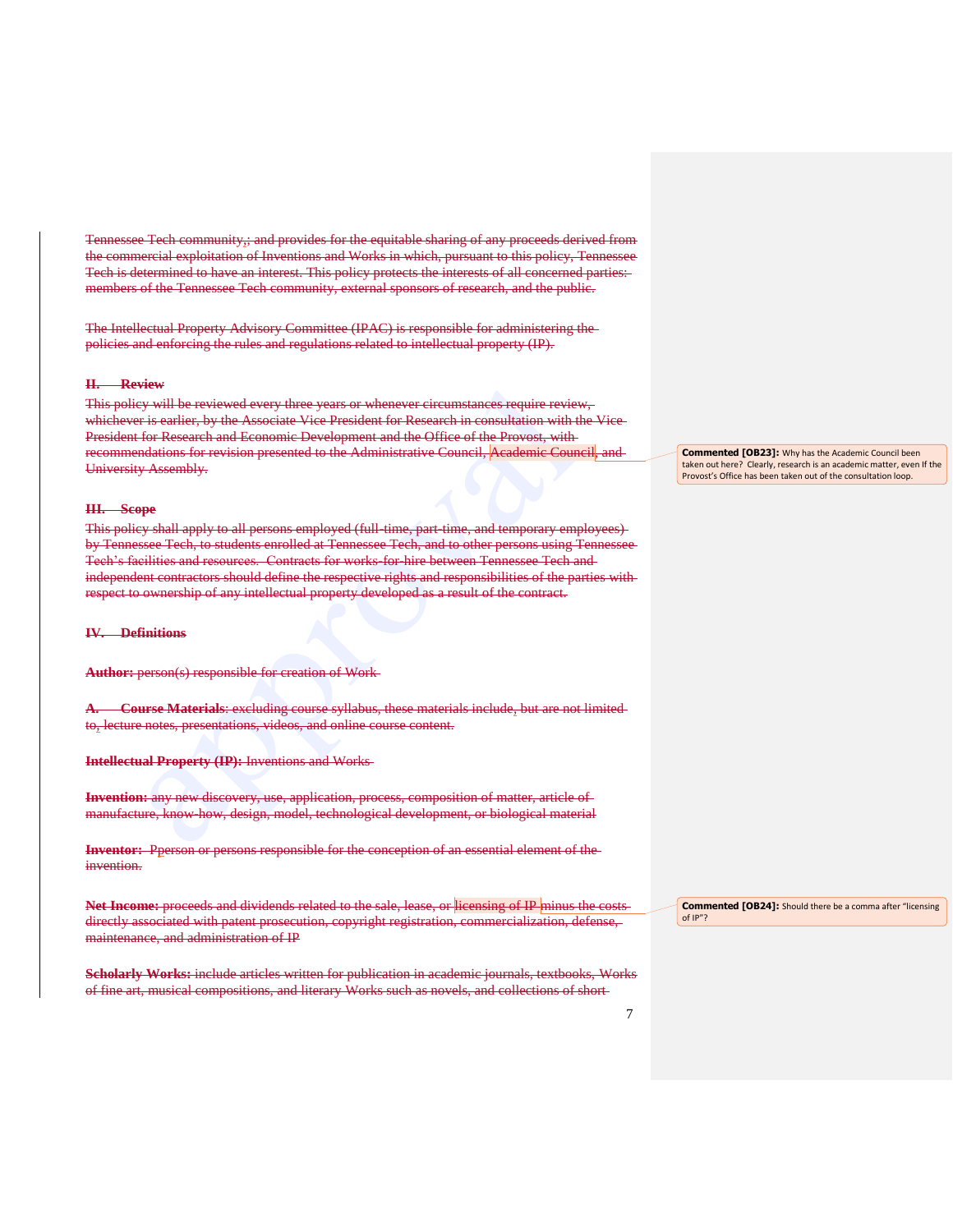#### stories, and poems.

**Scope of Employment:** activities assigned to a Tennessee Tech employee by his/her supervisor, or which fall within the employee's job description, including course syllabi but excluding Course Materials

**Significant Use:** utilization of Tennessee Tech funds, personnel, facilities, equipment, materials, or other resources resulting in a direct, indirect, or depreciative cost to Tennessee Tech of more than \$3,400 (in constant 2016 dollars); excludes Tennessee Tech office space, Tennessee Tech libraries, and computers provided by Tennessee Tech. Students', use of resources or facilities typically available to students in their educational activities does not constitute significant use

**Copyrightable Work:** any copyrightable material as defined by U.S. Code Title 17, chapter 1, section 102, which includes theses and dissertations

#### **V. IP Ownership**

IP developed by persons to whom this policy applies shall be the sole and exclusive property of Tennessee Tech if the IP is:

Ddeveloped within the Scope of Employment; or

Ddeveloped in the course of a project sponsored by Tennessee Tech; or

Ddeveloped with Significant Use of resources; or

Ddeveloped in the course of a project arranged, administered, or controlled by Tennessee Tech and sponsored by persons, agencies, or organizations external to Tennessee Tech, absent prior written agreement to the contrary.

Prior to Tennessee Tech providing support to a person to whom this policy applies, includingrelease time or funding, where that support could reasonably result in an Invention or Work with commercial value, Tennessee Tech and the person(s) receiving that support shall agree in writing whether any resulting IP potentially would qualify as a Scholarly Work, provided however that it is understood that in the absence of any written agreement that provides for ownership by anysuch person or persons, the resulting Inventions or Works are the sole and exclusive property of Tennessee Tech.

IP developed outside Scope of Employment, on the employee's own time, and without the Significant Use of resources, shall be the sole and exclusive property of the Inventor or Author. However, Tennessee Tech may require the Inventor or Author assign some or all ownership rights of that Invention or Work to Tennessee Tech before assisting with the evaluation of IP, patent protection, or commercialization activities.

**Commented [OB25]:** If "use" is a noun, this is OK. If "use" is acting as a verb, there should be commas after "retain" and "use".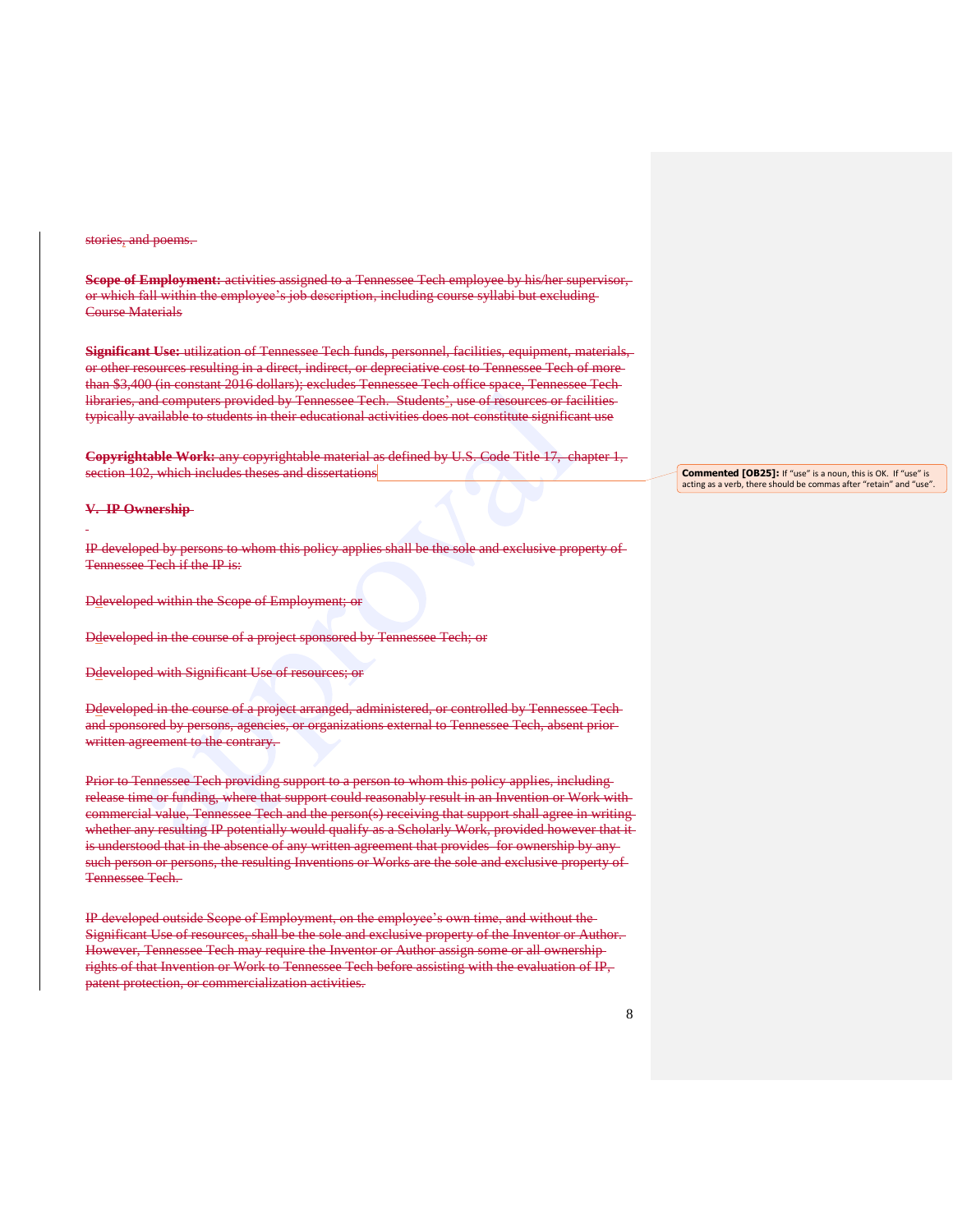When more than one person is entitled to claim ownership of the IP, the Inventors or Authorsshall reach agreement among themselves regarding relative contributions for the purposes of distribution of Net Income from the Invention or Work. The agreement must be in writing and notarized and submitted to the Office of Research before initial decisions about patent protection or commercialization will be made.

Tennessee Tech shall not assert ownership of any Scholarly Work or Course Material.

Scholarly Works must be disclosed if they are reasonably expected to have commercial value.

Nothing in this policy shall preclude a mutually agreed upon contract between Tennessee Tech and persons to whom this policy applies wherein either party may agree to waive their rights.

#### **VI. Policy**

With regard to any invention developed in whole or part under a Federal Government grant, contract, or cooperative agreement, Tennessee Tech hereby adheres to Code of Federal Regulations 37 CFR 401 with regard to authorization, applicability of policy, ownership of IP, administrative responsibilities, Inventor rights, Author rights, appeals, and income from IP.

Tennessee Tech faculty, students, and staff must submit an Invention Disclosure Form for Inventions and Works that may have commercial value if they are developed or created in whole or part during their affiliation with Tennessee Tech.

The Inventor or Author shall fully cooperate with the Office of Research in the disclosure process and subsequent activities related to licensing, patenting, or commercializing of the Invention or Work.

Inventors should particularly note that certain acts like presenting and publishing about the IP can prevent patent protection. Inventors should contact the Office of Research prior to engaging in these disclosure activities to discuss the potential impact.

By making Significant Use of resources or participating in sponsored projects, teaching, research, or service projects, individuals (regardless of compensation) accept the principles of ownership of IP as stated in this policy.

Tennessee Tech and researchers shall be committed to complying with IP regulations in research, teaching, and other scholarly pursuits by complying with

TTU Policy 131 (Preventing and Reporting Fraud, Waste, or Abuse)

**Commented [OB26]:** Should this have a colon at the end?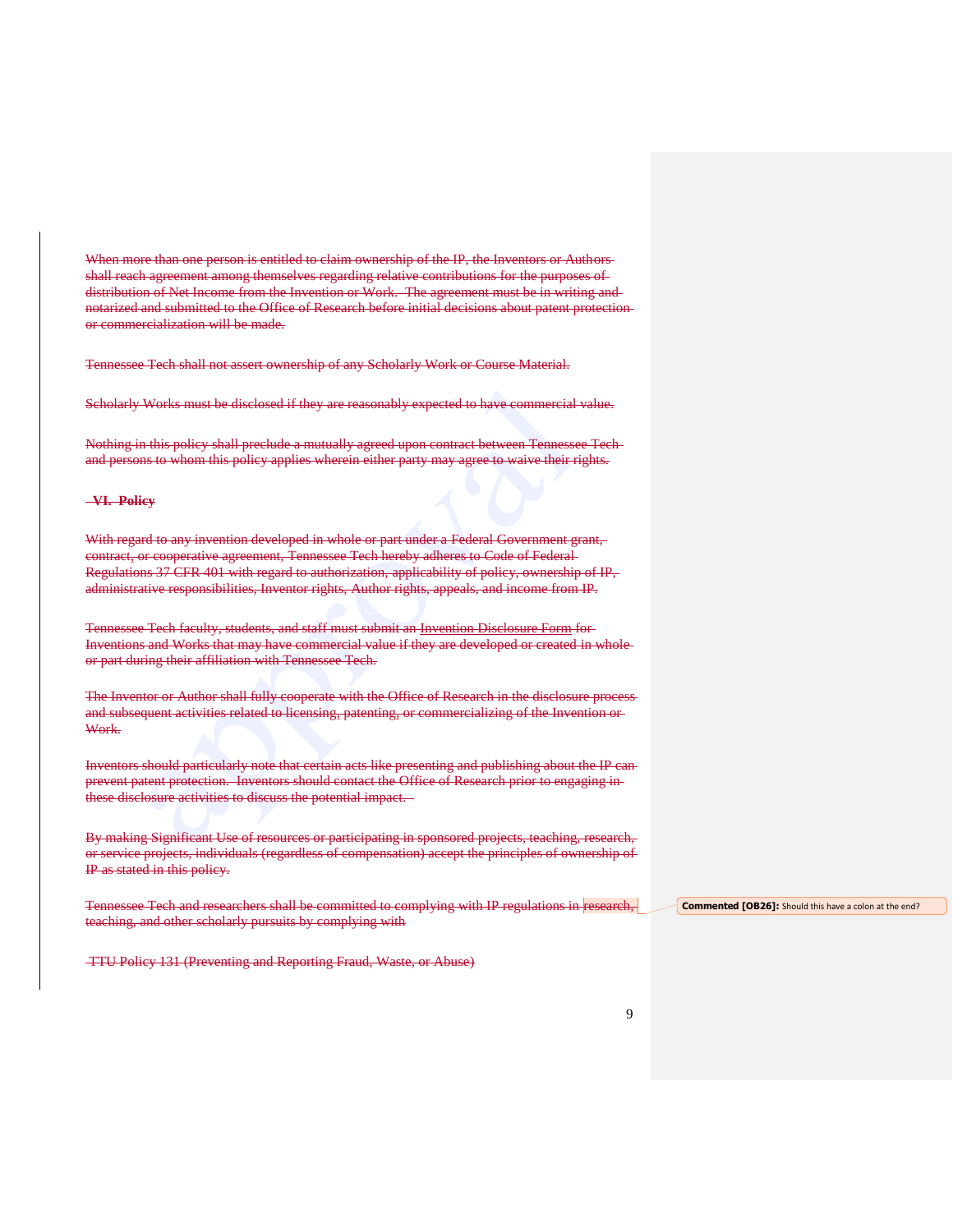TTU Policy 132 (Conflict of Interest)

TTU Policy 735 (Conflict of Interest in Research)

TTU Policy 770 (Whistleblower Protection in Research)

Tennessee Tech adopts the following regarding income distribution between Tennessee Tech and Inventors or Authors:

**1.** The Inventor's or Author's share shall be 50 percent of the annual Net Income from the intellectual property.

**2.** The remaining 50 percent of Net Income shall be shared as follows: 20 percent to the department(s) or unit(s) which sponsored the development of the intellectual property, 10 percent to the origination college(s), and 20 percent to the Patents and Copyrights Account maintained inthe Office of Research and Economic Development.

**3.** The Inventor and unit(s) involved shall have a written, signed agreement (refer to intellectual property income distribution form) relative to the distribution of income prior to approaching the committee to pursue a patent or copyright.

This policy shall be administered by the Intellectual Property Advisory Committee (IPAC).

The IPAC consists of faculty, staff, students, and other TTU employees experienced in IPmatters.

The IPAC shall generally advise the Vice President for Research and Economic Development in all matters relating to this Policy.

Invention disclosures shall be forwarded to the IPAC for an evaluation of the ownership, patentability, and commercial potential of the Invention or Work. This evaluation may include an interview with the Inventor or Author, a preliminary prior art search, and related research. Any compensated assistance obtained from private legal counsel must be approved in advance by the President.

The IPAC shall provide the Vice President of Research and Economic Development with its recommendations of IP ownership and whether to seek patent protection or commercialization opportunities. All direct costs associated with those activities shall be borne by Tennessee Tech. If the IPAC recommends that Tech not pursue patent protection or commercialization opportunities and the Vice President of Research concurs in that recommendation, Tech will assign its rights in the Inversion or Work to the respective Inventors or Authors provided however that Tech shall have a lien on the Invention or Work to the extent that Tech has incurred any costs in its review process. Such lien shall be paid to Tech from any funds paid to the Inventors or Authors from any revenues generated by the sale or licensing of the Invention or Work and